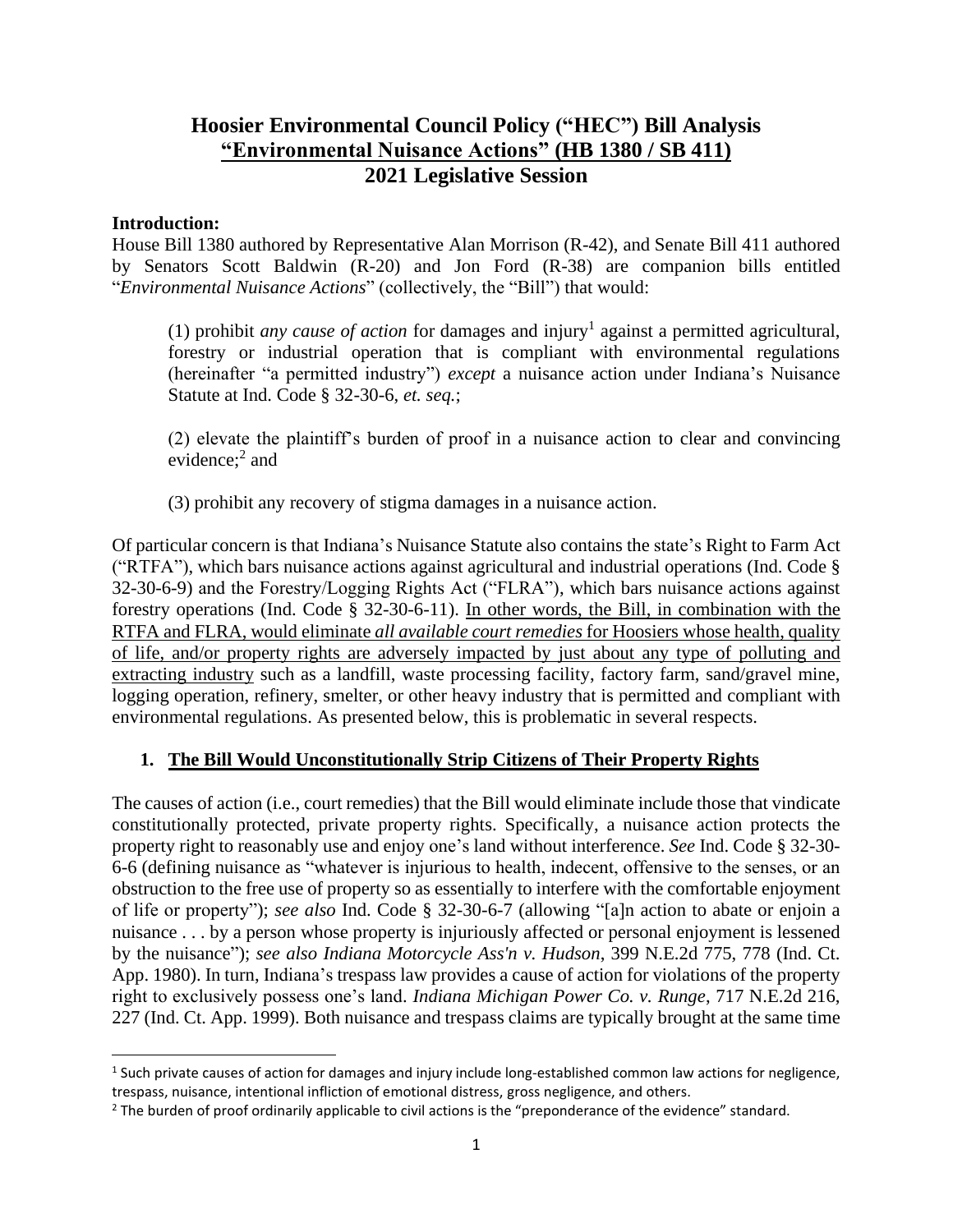when the interference is caused by an industry's discharge of noxious substances. *See e.g., Lever Bros. Co. v. Langdoc,* 655 N.E.2d 577, 583 (Ind. Ct. App. 1995).

It is an "elementary maxim" that "there is no right without a remedy." *McIntire v. Franklin Twp. Cmty. Sch. Corp.*, 15 N.E.3d 131, 137 (Ind. Ct. App. 2014). In other words, a right without a remedy is nothing but an illusory right. *Id; see also Marbury v. Madison,* 5 U.S. 137, 163 (1803) ("The government of the United States has been emphatically termed a government of laws, and not of men. It will certainly cease to deserve this high appellation, *if the laws furnish no remedy for the violation of a vested legal right."*) (emphasis added)*.* Yet, that is precisely what the Bill would do by barring the very court actions that would allow neighbors impacted by permitted industries to enforce their private property rights in court. *George v. State*, 211 Ind. 429, 434, 6 N.E.2d 336, 338 (1937) (explaining that the courts "must have some power to grant relief" for the violation of a constitutionally protected right, and "some remedy by which [the relief] can be secured"). Thus, the Bill is unconstitutional for this reason alone.<sup>3</sup>

# **2. Environmental Regulations Are Not Intended to Protect Private Property Rights**

Environmental regulations are *prospective* in nature and aimed at protecting *public* health and the environment. On the other hand, the causes of action that the Bill would eliminate—most notably actions for negligence, trespass, and nuisance—are *retrospective* and intended to provide a remedy for personal injury, property damage, and the infringement of *private* property rights*.* As *Figure 1* below demonstrates, there are many instances where environmental regulations do not go far enough to protect public health and the environment from an industry's otherwise "authorized discharges,"<sup>4</sup> much less prevent those discharges from invading the property rights of citizens.

Indeed, Indiana courts have long recognized that a lawful business can still be held liable for invading the private rights of neighbors. *See e.g., Bonewitz v. Parker*, 912 N.E.2d 378, 382 (Ind. App. 2009) (finding a legally permitted and operated mycelium furnace liable in nuisance for creating noxious conditions for its neighbor)*.* Put another way, simply because an industry has a permit and complies with environmental regulation does not mean that neighbors are being protected from harm by the industry's pollution discharges. Thus, eliminating all private causes of action that would remedy such harm would leave impacted Hoosiers without any protection or recourse.

<sup>&</sup>lt;sup>3</sup> The Bill has other constitutional infirmities under the Takings Clauses of both the U.S. and Indiana Constitutions, which prohibit the government from taking private property without just compensation. Authorizing private industries to impose unlawful nuisances and trespasses on Indiana citizens with impunity would be an unconstitutional taking. *See e.g., Loretto v. Teleprompter Manhattan CATV Corp.,* 458 U.S. 419 (1982); *Richards v. Washington Terminal,* 233 U.S. 546 (1914) ("while the legislature may legalize what otherwise would be a public nuisance, it may not confer immunity from action for a private nuisance of such a character as to amount in effect to a taking of private property for public use.")

<sup>4</sup> An "authorized discharge" under the Bill is defined as "a discharge made in material compliance with a permit issued by" the US EPA or IDEM. *See Bill* at p. 2, lines 20-23. In turn, a "discharge" is defined as the "emission, dispersal, escape or release, disposition, or migration of a substance upon discharge, emission, injunction, disposition or escape or release of any substance to air, land, or water (including subsurface land or water)" by an agricultural, industrial, or forestry operation. Bill at p. 2, lines 27-37.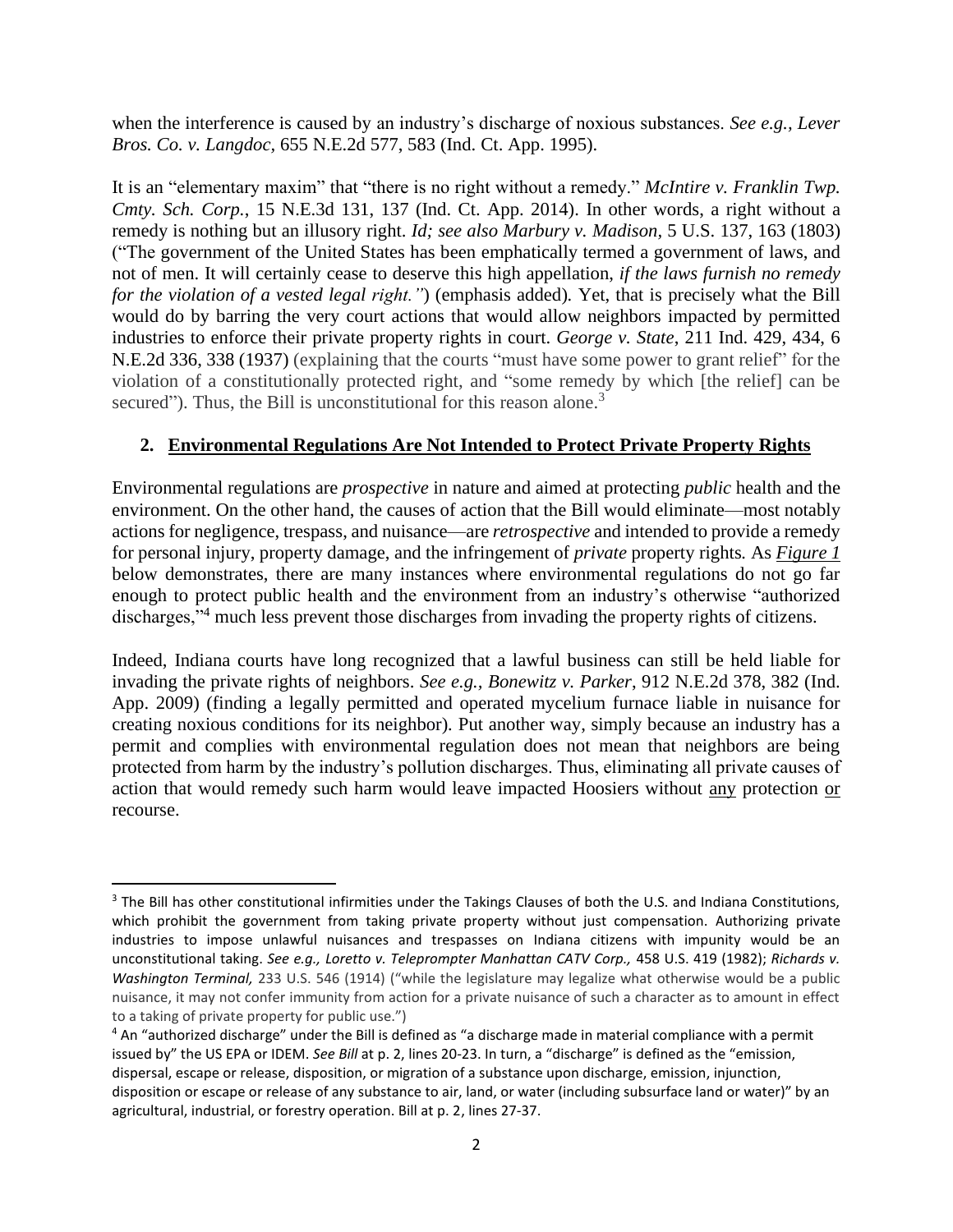

*Figure 1:* Property rights are threedimensional. They include airspace, surface, and subsurface rights that are conveyed with the property deed and title of ownership including the right of use and enjoyment (an infringement of which is a nuisance), the right of exclusive possession (the invasion of which is a trespass), and the right of transfer (the violation of which is an illegal restraint on alienation)*.* Notably, landowners also have a duty not to use their land in such a way as to cause harm to neighbors and a breach of that duty gives rise to liability in negligence. The Bill would dangerously eliminate that duty for Indiana industries.

### **3. The Bill Would Allow Harm From an Industry's Negligent Conduct to Go Unchecked**

Barring any cause of action for damages and injury against a permitted industry would include barring actions in negligence. This is very dangerous. A negligence action may arise from an industry's failure to follow regulatory requirements or from a failure to use reasonable care not to harm others. *See e.g., S. E. Ind. Nat. Gas Co. v. Ingram*, 617 N.E.2d 943, 951 (Ind. Ct. App. 1993). As applied to landowners, this duty of reasonable care prohibits a person from "us[ing] his land in such a way as to unreasonably injure the interests of persons not on his land—including owners of adjacent lands, other landowners, and users of public ways." *Lever Bros. Co. Langdoc,* 655 N.E.2d 577, 581 (Ind. Ct. App. 1995. And for more than a century, that landowner duty has been described this way:

[T]he person, who for his own purposes brings on his lands and collects and keeps there anything likely to do mischief if it escapes, must keep it in at his peril, and, if he does not do so, is prima facie answerable for all the damage which is the natural consequence of its escape. . . . . whether the things so brought be beasts, or water, or filth, or stenches.

#### *B&B, LLC v. Lake Erie Land Co.*, 943 N.E.2d 917, 926 (Ind. Ct. App. 2011).

Indiana courts have long recognized that this duty to use reasonable care is entirely distinct from the statutory duty to comply with regulations. *S. E. Ind. Nat. Gas Co.*, 617 N.E.2d at 950 ("the test of reasonable care aris[es] from the common law" and is "a wholly distinct standard dependent largely upon the circumstances of the case and upon what a jury may decide a reasonably prudent person would have done under the circumstances.") Put another way, a landowner's compliance with regulation does not preclude his liability in negligence. *See e.g., Bonewitz,*912 N.E.2d at 382 (whether a land use "is in accord with various rules and regulations does not require a finding [that] the use is reasonable"). And there is good reason for this distinction.